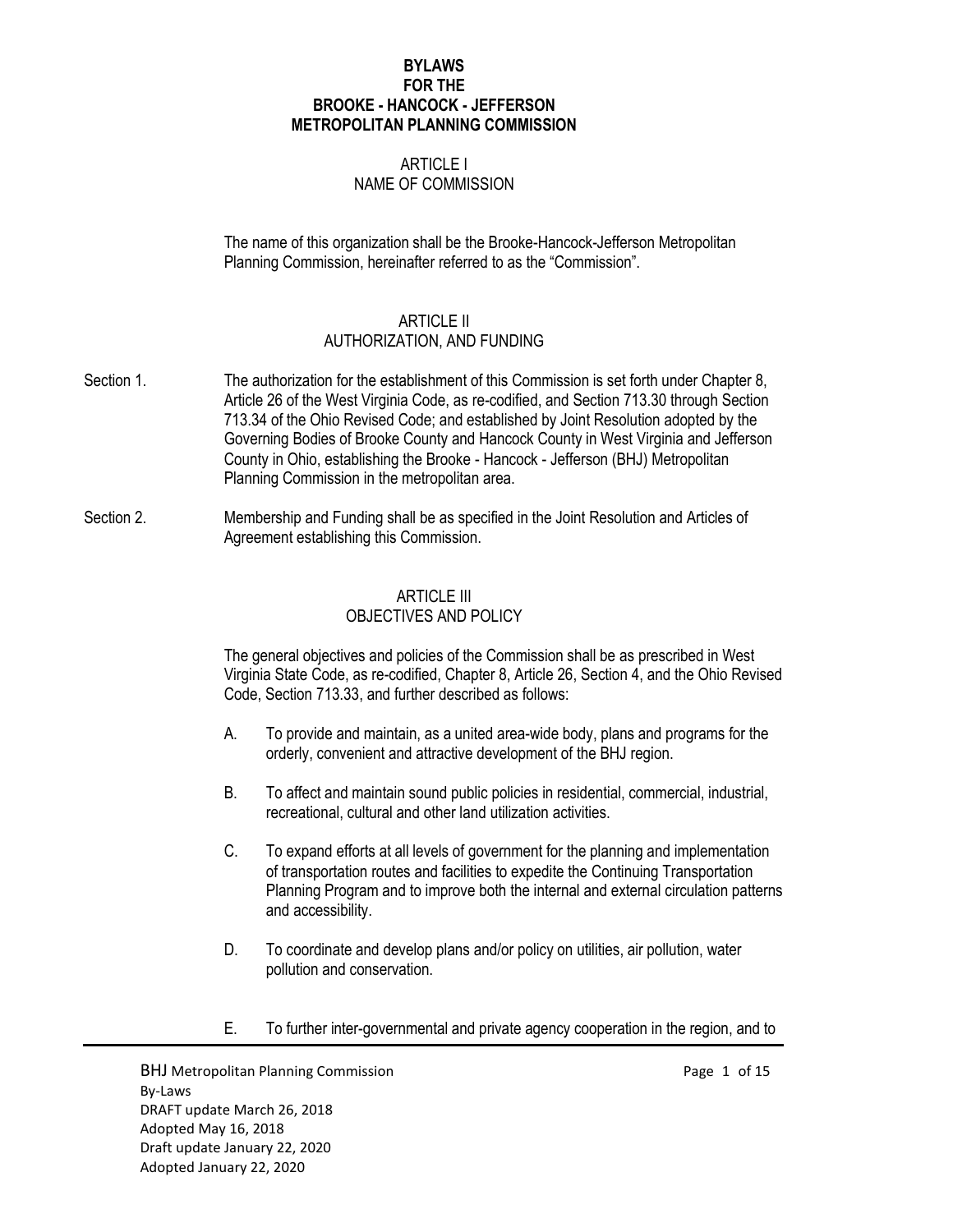maintain a library of planning reports and studies; past, current and projected information on the economic, social and physical characteristics of the region; and area-wide mapping and development control ordinances adopted or prepared for the three counties or any included municipalities, for public use.

- F. To express metropolitan development policy in the preparation and maintenance of a long-range comprehensive plan, and other reports to serve the region and all its municipalities as a development policy guide. Such plans and reports shall be coordinated with officially adopted municipal plans and ordinances.
- G. To represent the metropolitan area in matters pertaining to federal and state fund applications, reviews for public projects and to provide the public with current information on such funding programs pertaining to the area.

### ARTICLE IV MEMBERSHIP

Section 1. Type of Membership of the Commission shall be voting members (automatic and appointed) and non-voting (agency) representatives.

> Six weeks prior to the end of the calendar year, members receive a mailing asking for their respective membership contribution and appointments. Contributions are calculated on a per capita basis as set forth in West Virginia Code 08, Article 25. The rate is set each fiscal year, as adopted in the Overall Work Program and Budget by a vote of the Transportation Study Policy Committee.

> Names, addresses and representation of all appointed members shall be assembled by respective governing bodies and transmitted to the Chair of the BHJ Commission within a forty-five (45) day period, following notification letters from BHJ.

The Chair of the BHJ shall notify all appointed members of the date, time and place of the organizational meeting at least five (5) days prior to the meeting and include a complete roster of all members' names, addresses and phone numbers.

Membership appointment shall be for two (2) years, with the possibility of reappointment.

| А. | Automatic members shall consist of the following VOTING members:                                                                                                                                                                                                                                                                                                 |
|----|------------------------------------------------------------------------------------------------------------------------------------------------------------------------------------------------------------------------------------------------------------------------------------------------------------------------------------------------------------------|
| ٠  | County Commissioners $(9) - 3$ from each county<br>Planning Director or Planning Commission appointment from each<br>county<br>Mayors of incorporated municipalities<br>Planning Director or Planning Commission member<br>Steel Valley Regional Transit Authority Manager<br><b>Weirton Transit Corporation Manager</b><br><b>City of Steubenville Engineer</b> |
|    | Jefferson County Engineer                                                                                                                                                                                                                                                                                                                                        |
|    | <b>Technical Advisory Committee Chair</b>                                                                                                                                                                                                                                                                                                                        |

BHJ Metropolitan Planning Commission **Page 2 of 15** and Page 2 of 15 By-Laws DRAFT update March 26, 2018 Adopted May 16, 2018 Draft update January 22, 2020 Adopted January 22, 2020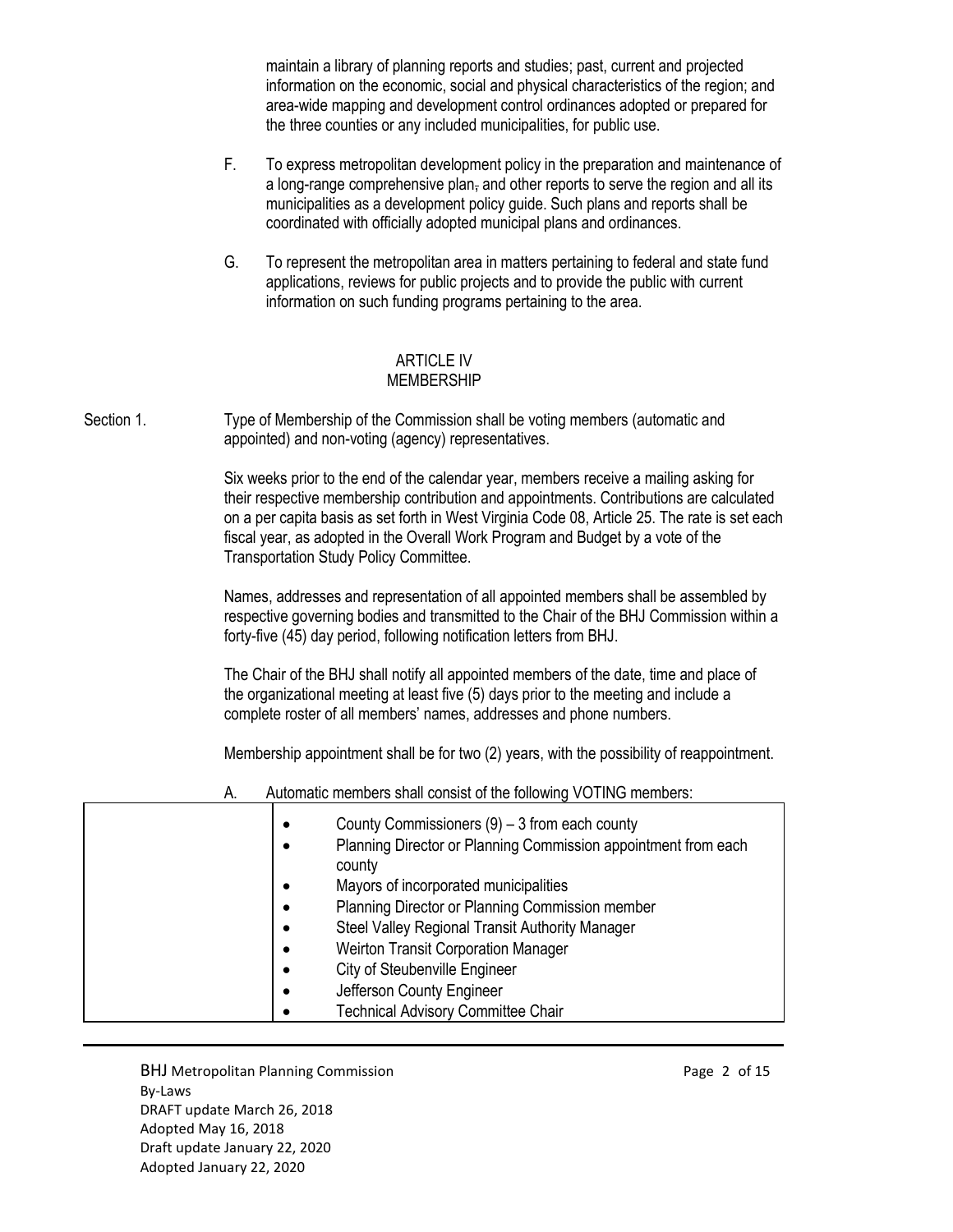| City/County/Village Managers and Administrators<br>Director of Business Development Corporation<br>of the Northern Panhandle<br>Director of Jefferson County Port Authority                                                                                            |
|------------------------------------------------------------------------------------------------------------------------------------------------------------------------------------------------------------------------------------------------------------------------|
| Chairship changes in the above planning commissions will result in the<br>automatic replacement of representative membership on the BHJ<br>Commission.                                                                                                                 |
| B. Appointed members shall serve as VOTING MEMBERS for a two (2) year term, and<br>are as follows:                                                                                                                                                                     |
| <b>Council Members</b><br>Two (2) from Steubenville and one (1) each from Toronto, Mingo and Wintersville                                                                                                                                                              |
| Two (2) from Weirton and one (1) each from Chester, Follansbee, Wellsburg, New<br>Cumberland and any other incorporated WV community                                                                                                                                   |
| <b>Community Interest Representatives</b><br>Six (6) from Jefferson County with three (3) to be appointed by the City of<br>Steubenville and three (3) to be appointed by the Jefferson County<br>Commissioners                                                        |
| Three (3) each from Brooke and Hancock Counties, with two (2) to be appointed<br>by the City of Weirton designating one (1) from each county. The remaining four<br>(4) appointments are to be made by the County Commissioners with each county<br>selecting two (2). |

C. NON- VOTING agency membership on the Commission shall include but not be limited to the following:

| FHWA, Ohio Division<br>FHWA, WV Division<br>Ohio Department of Transportation<br>West Virginia Department of Transportation<br>West Virginia Development Office<br>Representative of US Economic Development Administration |
|-----------------------------------------------------------------------------------------------------------------------------------------------------------------------------------------------------------------------------|
| Appalachian Regional Commission                                                                                                                                                                                             |

- 1.) The Executive Committee may, at its discretion, appoint emeritus Commission members onto the Commission as non-voting members.
- D. Alternate representatives for automatic members may be appointed by each automatic member. Such alternate appointments shall be comparable to the original representative.

If an appointed member cannot fulfill his or her responsibility to the Commission

BHJ Metropolitan Planning Commission example and the commission Page 3 of 15 By-Laws DRAFT update March 26, 2018 Adopted May 16, 2018 Draft update January 22, 2020 Adopted January 22, 2020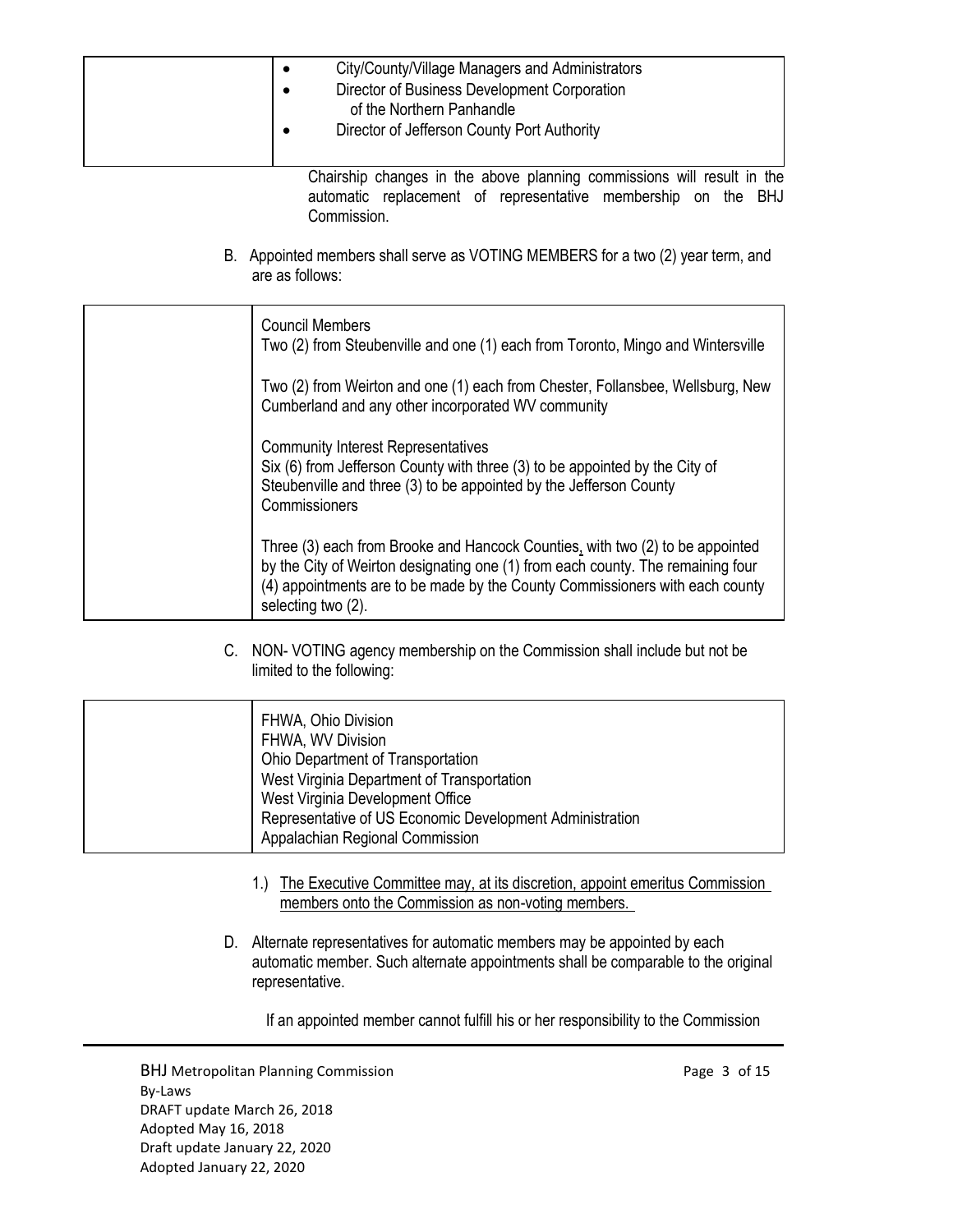and the appointing body, he shall so notify the Commission and appointing body so that another member can be appointed.

- E. The responsible political jurisdiction appointing community interest representatives shall coordinate their appointments with other appointing jurisdictions so that a cross section of the community interests are represented.
- Section 2. Appointed members shall be selected on the basis of their ability to deal with complicated problems of special development and analysis in a comprehensive manner and the ability to relate the solution of these problems to the role of the local governmental jurisdictions which are ultimately responsible for the solution.

Appointed members, and particularly community interest representatives, should represent a cross section of the community, such as business, labor, industry, land development, low income, housing, education, recreation, transportation, health, government and environmental concerns.

### ARTICLE V **OFFICERS**

- Section 1. The officers of the Commission shall consist of a Chair, Vice Chair, Secretary and Treasurer. The Commission may appoint other officers as required.
- Section 2. The Chair shall preside at all Commission meetings and hearings and shall have the duties normally conferred by parliamentary usage on such officers.
- Section 3. The Vice-Chair shall act for the Chair in his or her absence.
- Section 4. The Chair shall alternate by state annually, unless the state who is to assume office according to normal rotation agrees otherwise.
- Section 5. The Secretary shall supervise the keeping of the minutes and records of the Commission. With the assistance of the staff, the Secretary shall prepare the agenda of regular and special meetings under the direction of the Chair, provide notice of all meetings to Commission members, arrange proper and legal notice of hearings and attend to such other duties as are normally carried out by a Secretary. Notices and minutes of regular meetings shall be sent to all Commission members. The Executive Committee members will receive notices and minutes of the Executive Committee meetings. All representatives of political bodies financially supporting BHJ will receive notices and minutes of Executive Committee meetings and quarterly financial statements.
- Section 6. All officers are automatically members of the Executive Committee, where they were also serve in their respective officer roles.

Section 7. The Commission shall hire a staff which shall include an Executive Director (See Article VIII, Section 5) and professional, technical and clerical staff as required to carry out the objectives and policy of these articles and within its budgetary limits.

BHJ Metropolitan Planning Commission example that the example of 15 By-Laws DRAFT update March 26, 2018 Adopted May 16, 2018 Draft update January 22, 2020 Adopted January 22, 2020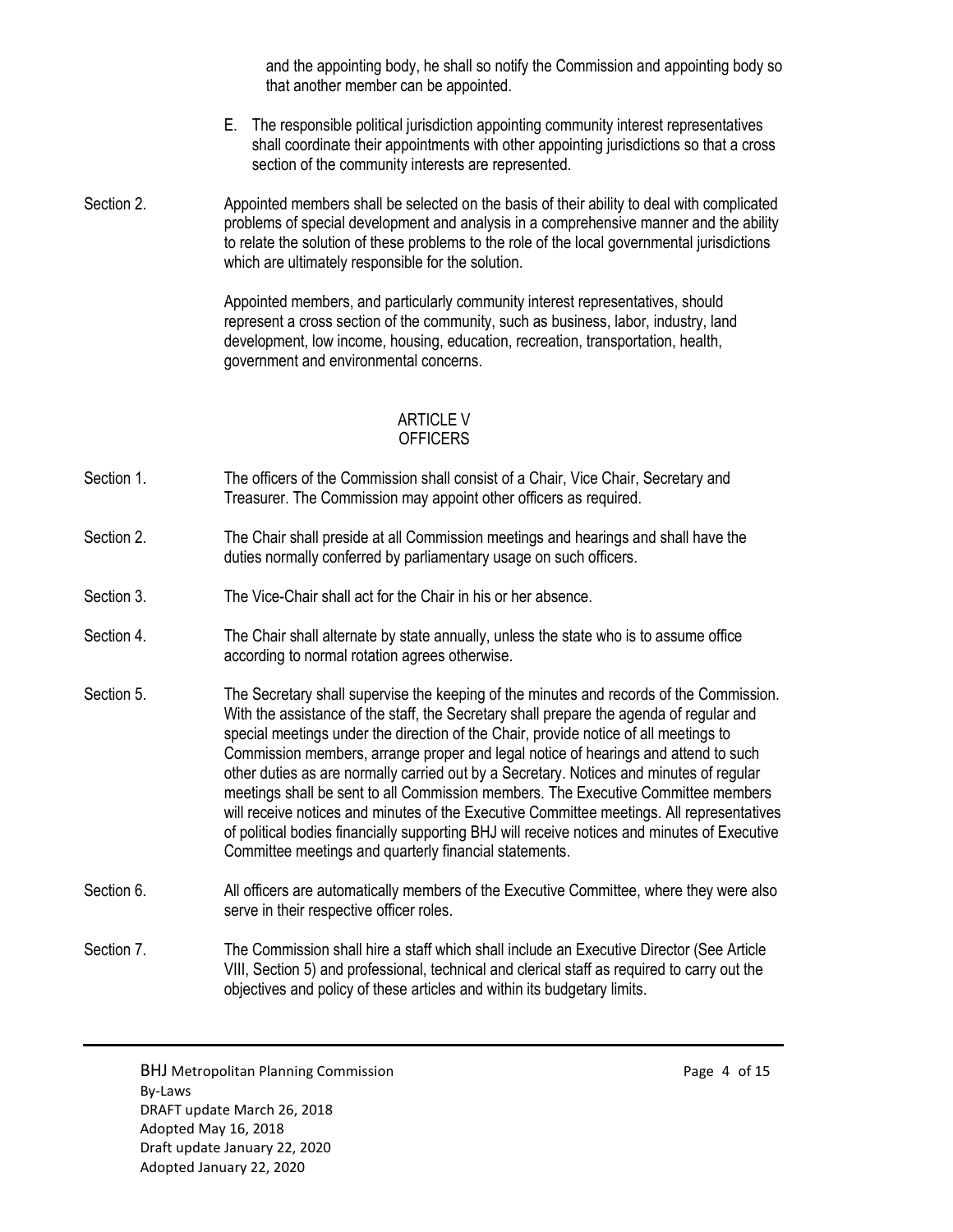# ARTICLE VI ELECTION OF OFFICERS

- Section 1. An annual organization meeting shall be held at the first full Transportation Study Policy Committee meeting of the year.
- Section 2. Nominations for officers specified in Article IV, Section 2 shall be made by a Nomination Committee consisting of three (3) members: one (1) member from each county, as appointed by the Chair two (2) months prior to each annual organization meeting. The Nomination Committee shall present their report to the Chair three (3) weeks before the organization meeting. The report shall be read at the annual organization meeting (first meeting of the new year) and at that time nominations shall be accepted from the floor. Election of the officers specified in Article IV of these Bylaws shall be held at the annual organization meeting.
- Section 3. The nominee for each office receiving a majority vote of the entire membership of the Commission present shall be declared elected and shall serve for two (2) year or until his or her successor shall take office.
- Section 4. Vacancies in office shall be fulfilled at the first regular meeting after such vacancy occurs by the regular election procedure contained in this article.

### ARTICLE VI MEETINGS

- Section 1. Regular meetings shall be set by the Full Commission with no less than four (4) meetings per year.
- Section 2. **A** quorum of the Transportation Study Policy Commission for the transaction of business shall consist of at least six members; provided, however, that there are at least three voting members present from both West Virginia and Ohio. Once a quorum is constituted, a simple majority of voting members is required to approve an item of the Board's business. A tie vote results in no action. Voting shall ordinarily be by roll call, aye or nay, a show of hands or by ballot as directed by the Chair. Any member may request a roll call vote on any issue before the Commission, and the Secretary shall in this event keep a record of such vote as part of the minutes.
- Section 3. Special meetings may be called by the Chair. It shall be the duty of the Chair to call a special meeting when requested to do so by a quorum of fifteen (15) members of the Commission. All members of the Commission shall be notified in writing not less than five (5) days in advance of such special meeting.
- Section 4. All meetings or portions of meetings of the BHJ Commission shall be open to the general public; however, the Commission may meet in Executive Session for discussion purposes only.
- Section 5. Unless otherwise specified, Robert's Rules of Order shall govern the proceedings at the meetings of the Commission.

BHJ Metropolitan Planning Commission example and the example of 15 and 15 and 15 and 15 and 15 and 15 and 15 and 16 and 16 and 16 and 16 and 16 and 16 and 16 and 16 and 16 and 16 and 16 and 16 and 16 and 16 and 16 and 16 a By-Laws DRAFT update March 26, 2018 Adopted May 16, 2018 Draft update January 22, 2020 Adopted January 22, 2020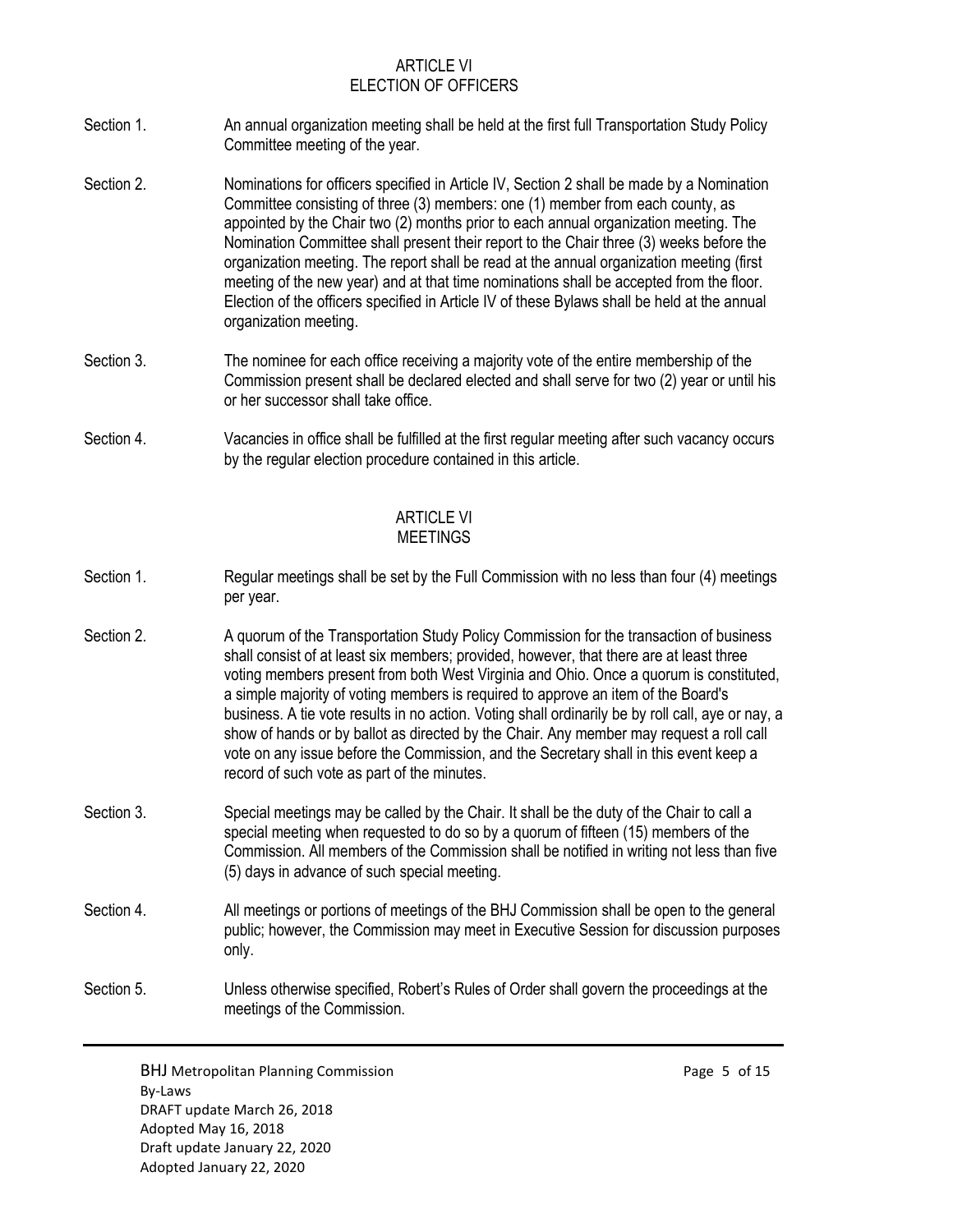Section 6. The Commission shall maintain a Transportation Standing Committee which shall be known as the BHJ Transportation Study Policy Committee, which includes all members of the Commission. The Transportation Study Policy Committee is assisted by the Technical Advisory Committee. The Chair may appoint committees for specific purposes as necessary.

### ARTICLE VII ORDER OF BUSINESS

Section 1. The general order of business at regular meetings shall be:

- a. Attendance roll call
- b. Action on minutes of previous meeting
- c. Communications
- d. Reports of officers and committees
- e. Staff reports
- f. Old business
- g. New business
- h. Adjournment
- Section 2. A motion from the floor must be made and passed to dispense with any item on the agenda.

# ARTICLE IX

## ADMINISTRATION

The Commission shall administer its own finances, personnel and operational affairs and establish an Executive Committee for this purpose.

The organization and duties of the Executive Committee are described as follows:

- Section 1. **Executive Committee Membership** 
	- a. Members of the Executive Committee shall be:

Voting Members

- (1) Commission Chair
- (2) Commission Vice-Chair
- (3) Commission Treasurer
- (4) Commission Secretary
- (5) Three (3) County Commissioners (one from each County)
- (6) Six (6) members to be appointed by the Chair:
	- Three (3) from Jefferson County Two (2) from Hancock County
	- One (1) from Brooke County

BHJ Metropolitan Planning Commission **Page 6 of 15** and Page 6 of 15 By-Laws DRAFT update March 26, 2018 Adopted May 16, 2018 Draft update January 22, 2020 Adopted January 22, 2020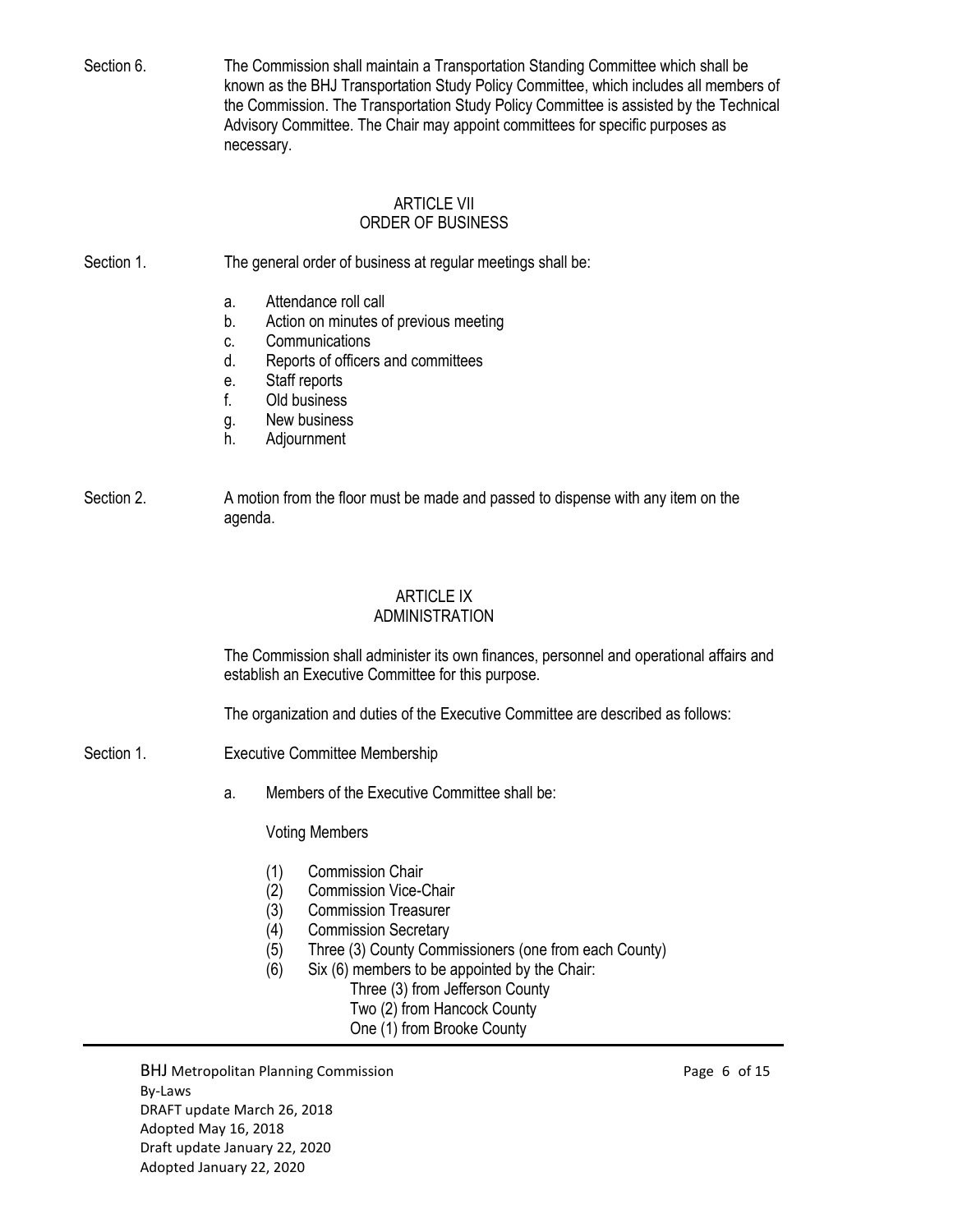- (7) One (1) from the City of Steubenville
- (8) One (1) from the City of Weirton
- (9) Immediate Past Chair
- b. If any individual(s) in Article IX, Section 1 a (1)-(4) meets one of the eligible criteria in Article IX, Section 1 a (6), then the number of appointments in Article IX, Section 1 (6) will be reduced by that number.
- c. Executive Committee members shall be appointed no later than the first Committee meeting following the Transportation Study Committee's first meeting of the calendar year.

# Section 2. **Executive Committee Officers**

- d. Officers of the Executive Committee shall consist of the Chair, Vice-Chair, Secretary and Treasurer of the Transportation Study Policy Committee.
- e. The Chair shall preside at all meetings. The Vice-Chair shall act for the Chair in his or her or her absence.
- f. The Executive Committee Secretary shall supervise the recording of minutes and records of the Executive Committee. Members shall be notified of meetings and a proposed agenda for the meeting shall be included.
- g. The Treasurer shall supervise and approve detailed records of income and expenditures incurred by the Commission; such records shall be audited annually or more often by an independent auditor. The Treasure shall present a monthly Treasurer's Report for approval by the Executive Committee.
- **h.** The Chair, Treasure, Executive Director and necessary staff shall be covered by directors and officers liability insurance at the Commission's expense. The amount shall be determined annually by the Executive Committee.

### Section 3. **Executive Committee Meetings**

- a. There shall be a minimum of four meetings per year to be determined at the January meeting of the Full Commission. Notice of changes in meeting date or time shall be made five (5) days in advance of the regular scheduled meeting date.
- b. A quorum of the Executive Committee for the transaction of business shall consist of at least three members. Once a quorum is constituted, a simple majority of voting members is required to approve an item of the Board's business. A tie vote results in no action.

# Section 4. Executive Committee Order of Business

The order of business at the regular meetings shall be:

BHJ Metropolitan Planning Commission example and the example of the Page 7 of 15 By-Laws DRAFT update March 26, 2018 Adopted May 16, 2018 Draft update January 22, 2020 Adopted January 22, 2020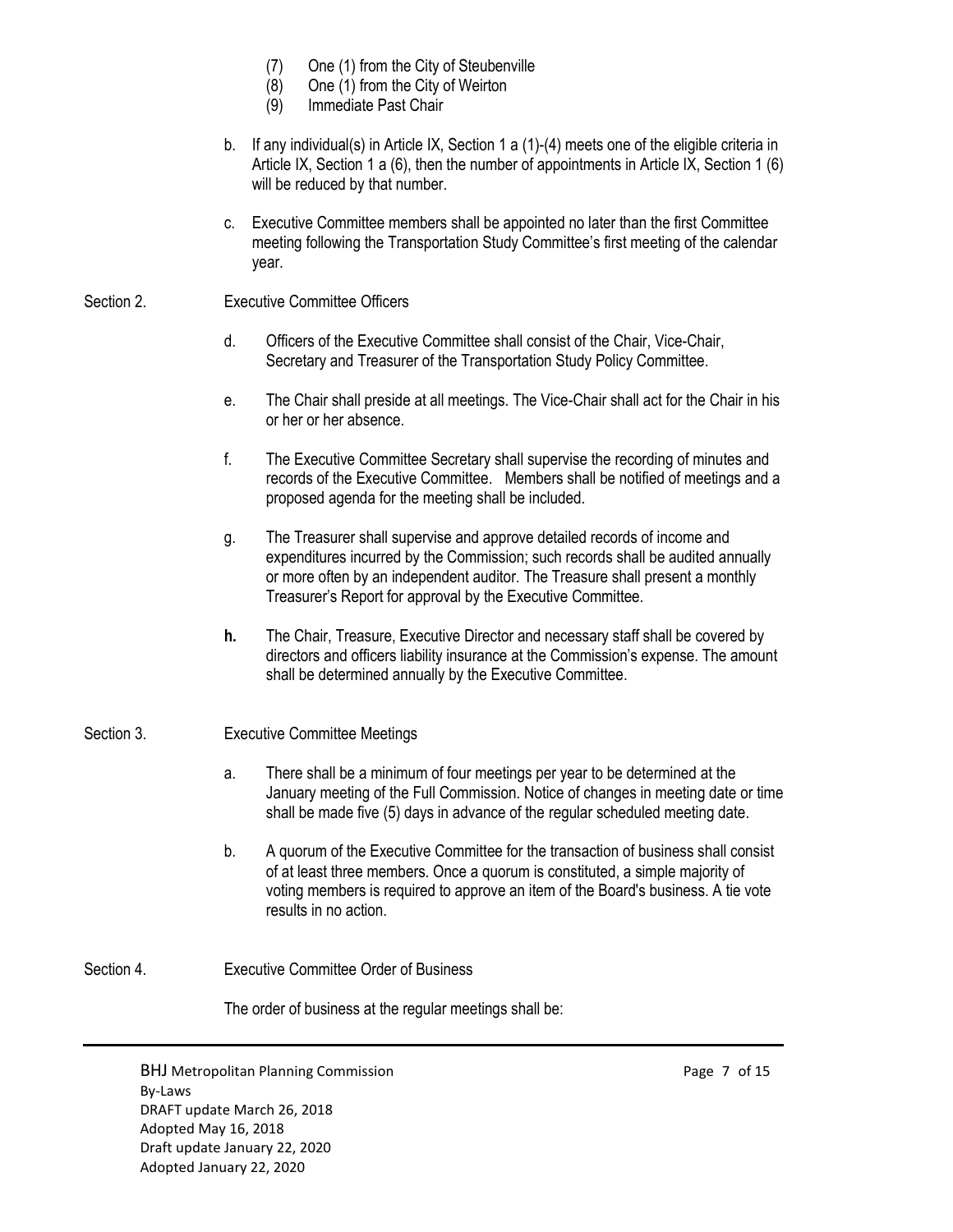- a. Roll Call
- b. Action on minutes of the previous meeting
- c. Treasurer's report and action thereon
- d. Accounts payable
- e. Executive Director's report
- f. Old business
- g. New business
- h. Adjournment

A motion from the floor must be made and passed in order to dispense with any item on the agenda.

## Section 5. Duties of the Executive Committee

- a. The primary duty of the Executive Committee shall be to administer the personnel and fiscal matters of the Commission subject to the approved annual budget adopted by the Commission.
- b. The Executive Committee shall approve and submit as required a budget which has been presented by the Executive Director.
- c. The Executive Committee shall recommend to the Commission for approval the annual budget for administration, planning and related activities.
- d. The Executive Committee shall approve a monthly Treasurer's report and approve the payment of all bills incurred by the Commission staff or duly authorized Commission member during the previous month.
- e. The Executive Committee shall act on matters pertaining to Commission staff as follows:
	- 1. Recommend for Commission approval hiring of personnel for the position of Executive Director of the Commission. The Executive Director shall be a trained and experienced planner with proven administrative ability.
	- 2. Recommend for Commission approval, by a 2/3 vote of the full Commission voting membership, the dismissal of an Executive Director for reasons of inability of actions not in keeping with the position of responsibility that should be maintained by the Executive Director.
	- 3. Act upon recommendations by the Executive Director for the hiring and dismissing of personnel, determining salary levels, adjustments and other personnel matters involving the Commission staff.
	- 4. Part-time staff may be hired at the discretion of the Executive Director with the approval of the Executive Committee Chair, or, in his or her absence, the Vice-Chair.
	- 5. Determine fringe benefits for Commission staff employees.

BHJ Metropolitan Planning Commission example and the example of the Page 8 of 15 By-Laws DRAFT update March 26, 2018 Adopted May 16, 2018 Draft update January 22, 2020 Adopted January 22, 2020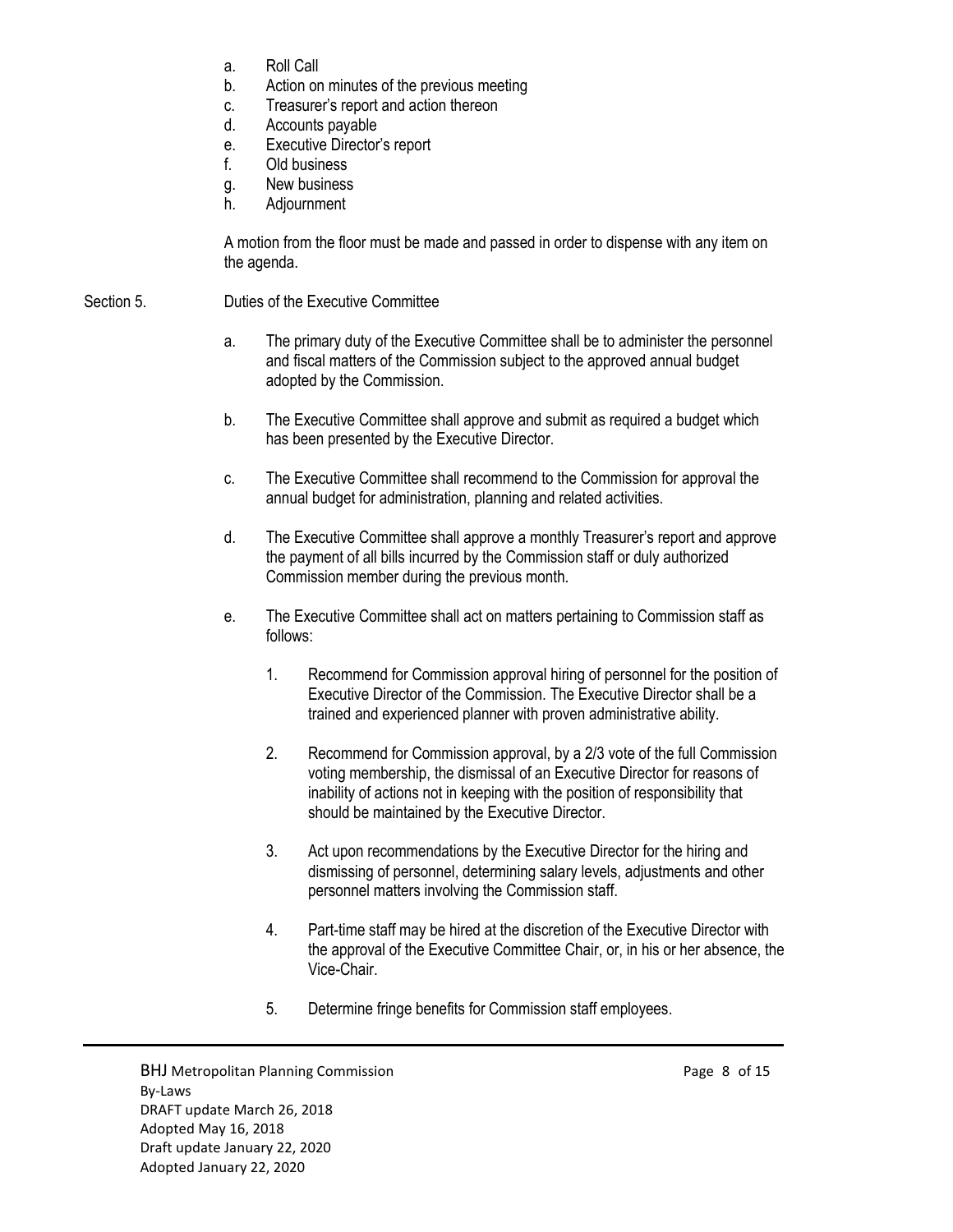- f. The Executive Committee shall recommend to the Commission policy decisions for adoption.
- g. The Executive Committee shall approve anticipated purchases over an amount specified by resolution for general office and project expenditures by the Executive Director during a one month period before the expenditures shall be reimbursed.
- h. The Executive Committee shall approve contracts and agreements for services needed in the course of the planning programs before the services or contracts may be finalized.
- Section 6. **A** Technical Advisory Committee (TAC) shall be formed to serve an advisory role to the Transportation Study Policy Committee. The Director will determine which items or issues will go to the TAC for review. The TAC can also can initiate issues and make recommendation to the Transportation Study Policy Committee.
	- a. Membership:

The Transportation Policy Committee may appoint other such members whose broad technical knowledge and experience in transportation planning or related field would enhance the transportation planning process.

Membership shall consist of one designated representative, unless otherwise noted, from the organizations listed below, appointed by the chief executive of the organization:

Voting

Ohio Department of Transportation (ODOT), District 11 –voting West Virginia Department of Transportation (WVDOT), Central Office - voting Steel Valley Regional Transit Authority (SVRTA) - voting Weirton Transit Corporation (WTC) - voting City of Steubenville City Engineer - voting Jefferson County Engineer - voting City of Weirton Planning or Public Works - voting Local Government Representative from each county commission appointed by Brooke & Hancock counties - voting Administrator or designated representative from the three largest incorporated areas (excluding the City of Steubenville) by population in Jefferson County - voting Human Services Transportation Provider - voting Jefferson County Port Authority or Representative - voting West Virginia Public Port Authority or Representative - voting BDC of the Northern Panhandle or Representative - voting Jefferson County Regional Planning Commission Representative - voting Jefferson Township Association - voting Rail Road Representative - voting Aviation Representation -voting

BHJ Metropolitan Planning Commission example that the example of 15 By-Laws DRAFT update March 26, 2018 Adopted May 16, 2018 Draft update January 22, 2020 Adopted January 22, 2020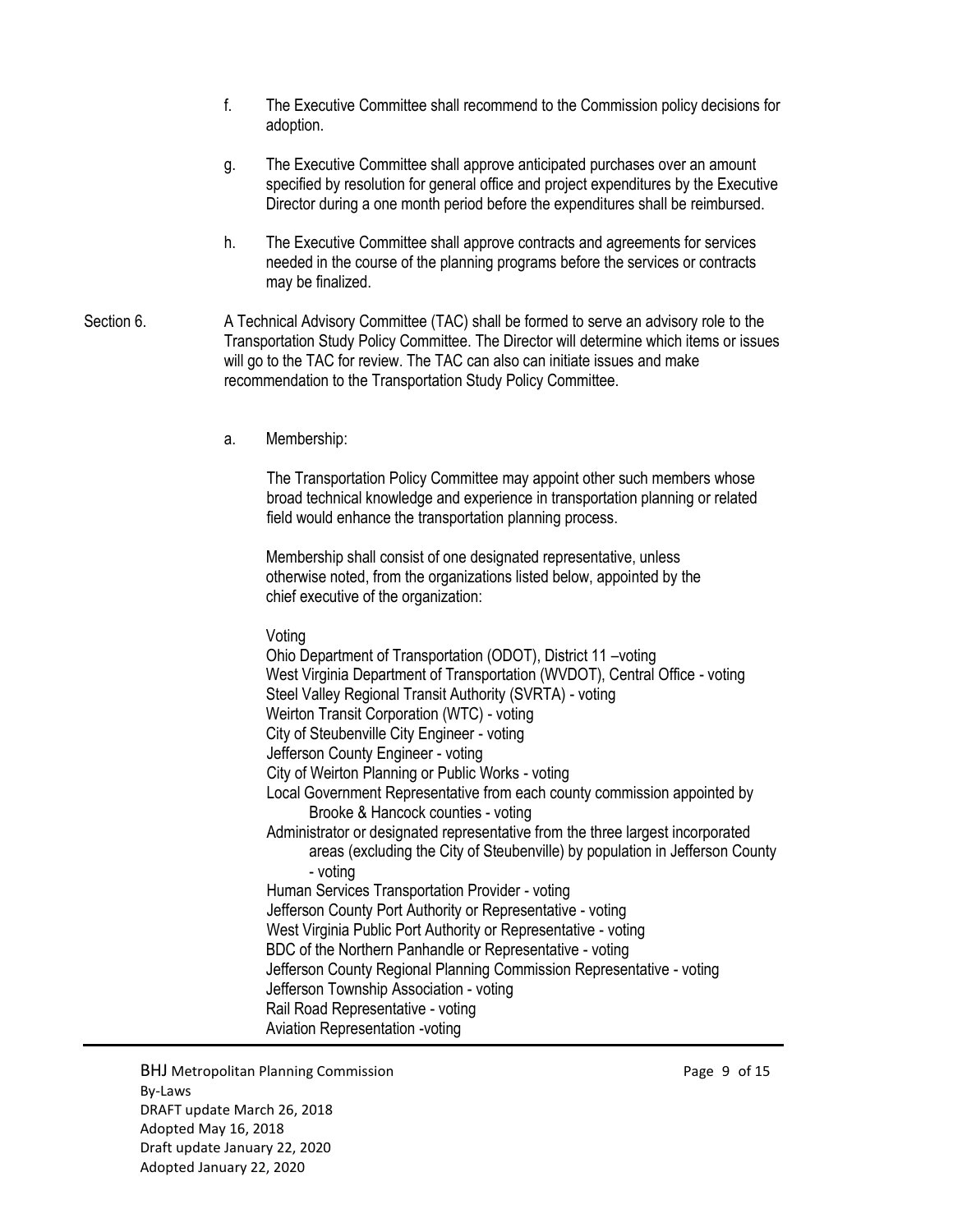Trucking Representative - voting Bicycle Representative – voting

Non-voting Federal Highway Administration (FHWA), Ohio Division – nonvoting Federal Highway Administration (FHWA), West Virginia Division – nonvoting

b. Technical Advisory Committee Officers

The officers shall consist of a chair and vice chair. The chair and vice chair of the shall be elected at a meeting at the beginning of the calendar year. Term of office shall start at the first meeting of the new year and shall be for one year and/or until a successor is elected and takes office.

- c. Technical Advisory Meetings
	- 1. A regular Technical Advisory Committee meeting shall be held immediately prior to the regularly scheduled Full Commission meetings.
	- 2. A quorum of the TAC for the transaction of business shall consist of at least three members. Once a quorum is constituted, a simple majority of voting members is required to approve an item of the Board's business. A tie vote results in no action.
	- 3. In cooperation with the Study Director's Office, the Chair of the TAC shall prepare the agenda and notify all members and interested parties of such meeting.
- d. In no case shall the Chair or any member of the Technical Advisory Committee (with the exception of the Director) make public the decisions and recommendations of the TAC. All such releases of information shall be by the Chair of the Transportation Study Policy Committee and/or the Executive Director.

# ARTICLE X FINANCIAL OBLIGATIONS

Section 1. The final financial responsibility of maintaining the Commission shall rest with the counties of Brooke, Hancock and Jefferson on a per capita basis for their respective legally or administratively recognized bounded areas.

> However, it is the intent of these Articles that all incorporated municipalities in the region shall share in the financial responsibility of the Commission on a pro rata per capita basis, with the counties assuming responsibility for the remaining population outside of incorporated municipalities.

BHJ Metropolitan Planning Commission **Page 10 of 15** and Page 10 of 15 By-Laws DRAFT update March 26, 2018 Adopted May 16, 2018 Draft update January 22, 2020 Adopted January 22, 2020